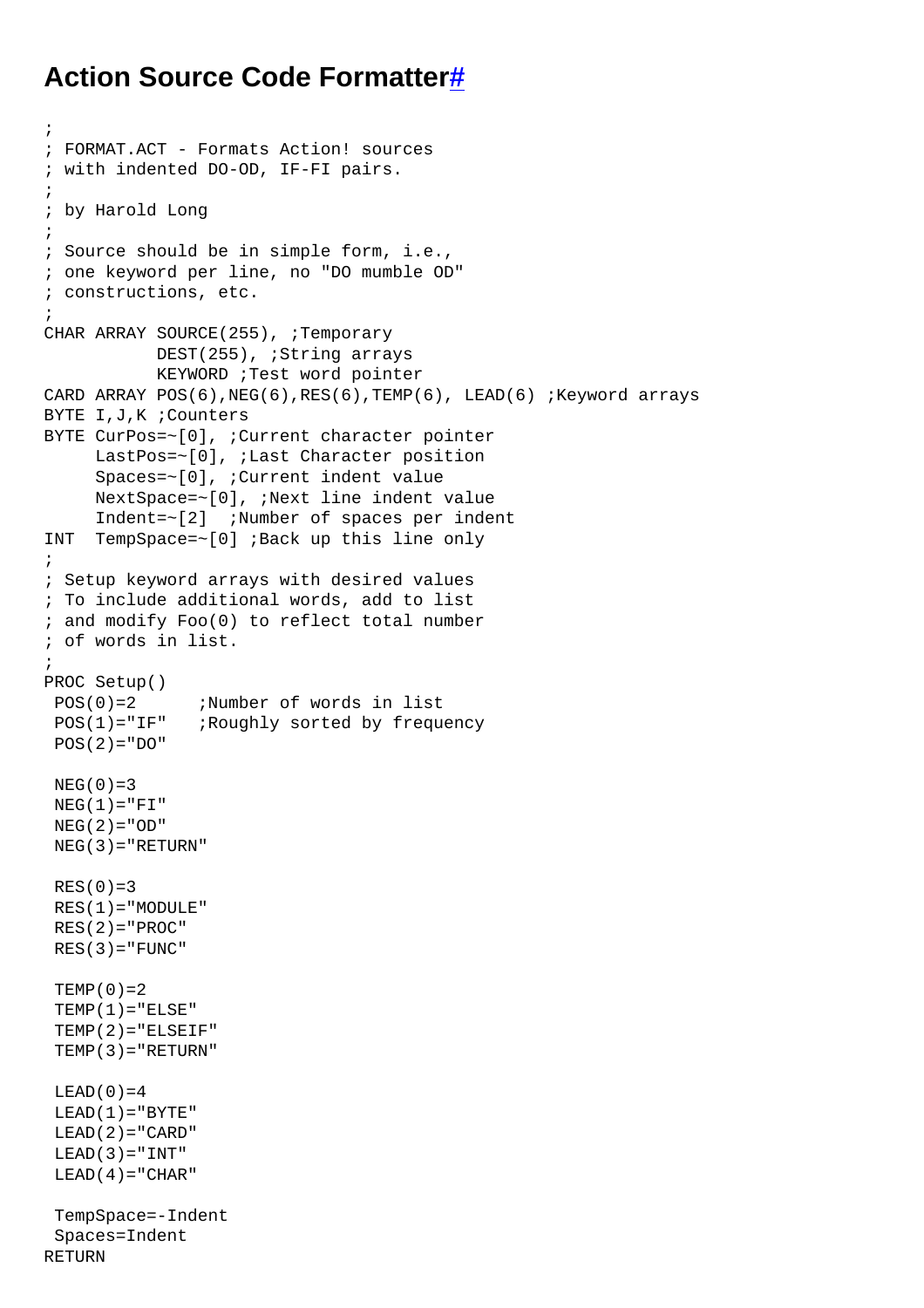```
;
; Strip out all leading spaces.
; Returns with stripped data in
; SOURCE
;
PROC Strip()
FOR I=1 to SOURCE(0) ; Count spaces
 DO
   IF SOURCE(I)#32 THEN ;Exit on first non-space char
   EXTT
  FI
  OD
  IF SOURCE(I)=155 THEN
  SOURCE(0)=0 SOURCE(1)=155
  FI
  IF SOURCE(0)#0 THEN
   ScopyS(DEST,SOURCE,I,SOURCE(0)) ;Move to delete spaces
   ScopyS(SOURCE,DEST,1,DEST(0)) ;Put back in source record
 FI
RETURN
;
; Extract substring: returns with
; start:(end-1) inclusive string in
; DEST
;
PROC SubStr(BYTE Start, BYTE End)
  IF End>Start THEN
  DEST(0)=(End-Start)
  FOR I=1 to DIST(0) DO
     DEST(I)=SOURCE(Start+I-1)
    OD
  ELSE
 DEF(T(0)=0 DEST(1)=155
F<sub>T</sub>
RETURN
;
; Find delimiter: returns next occurrence
; of space char in SOURCE
;
BYTE FUNC FindLim(BYTE Start, BYTE End)
  IF End>Start THEN
  FOR I=Start TO End
    DO
    IF SOURCE(I)=32 THEN
      EXIT
     FI
    OD
   ELSE
   I=0 FI
RETURN(I)
```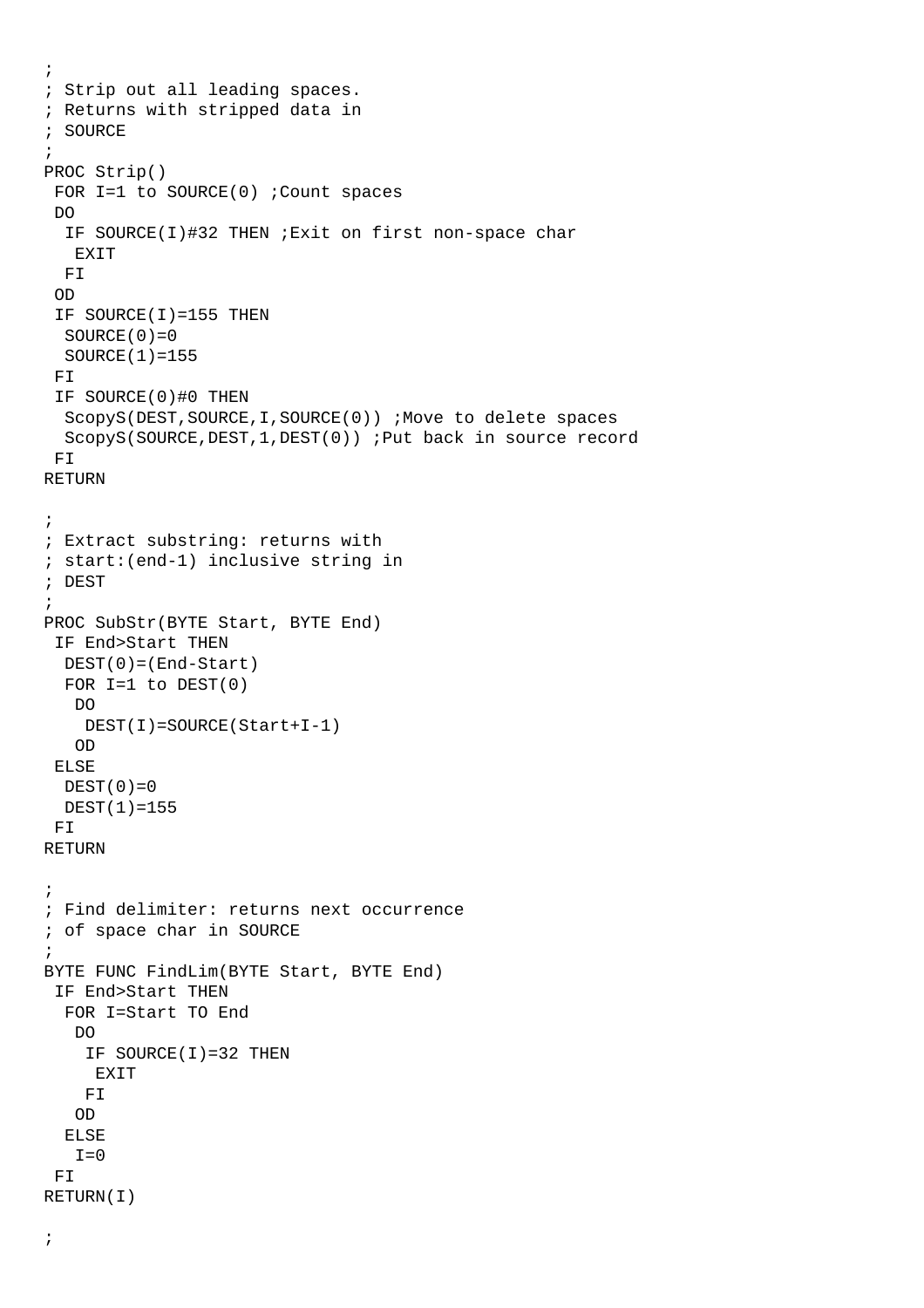```
; Test for lower case character
;
BYTE FUNC IsLower(BYTE c)
IF (c>='a) AND (c<='z) THEN
  RETURN(1)
 FI
RETURN(0)
;
; Shift to upper case if lower
;
BYTE FUNC ToUpper(BYTE c)
  IF IsLower(c) THEN
 c=-\frac{1}{2}20 FI
RETURN(c)
;
; Force substring to upper case just
; in case you forgot...
;
PROC SubUp()
 BYTE c
FOR I=1 to DEF(0) DO
 c =DEST(I) DEST(I)=ToUpper(c)
 OD
RETURN
; Test Positive indent; examine DEST
; for match with positive keyword
;
BYTE FUNC TestPos()
 BYTE Match
 Match=0
FOR I=1 TO POS(0) DO
   KEYWORD=POS(I)
   IF SCompare(DEST,KEYWORD)=0 THEN
   Match=Indent
  FI
  OD
RETURN(Match)
;
; Test Negative indent; examine DEST
; for match with negative keyword
;
BYTE FUNC TestNeg()
 BYTE Match
 Match=0
FOR I=1 to NEG(0) DO
  KEYWORD=NEG(I)
   IF Scompare(DEST,KEYWORD)=0 THEN
   Match=Indent
  FI
  OD
```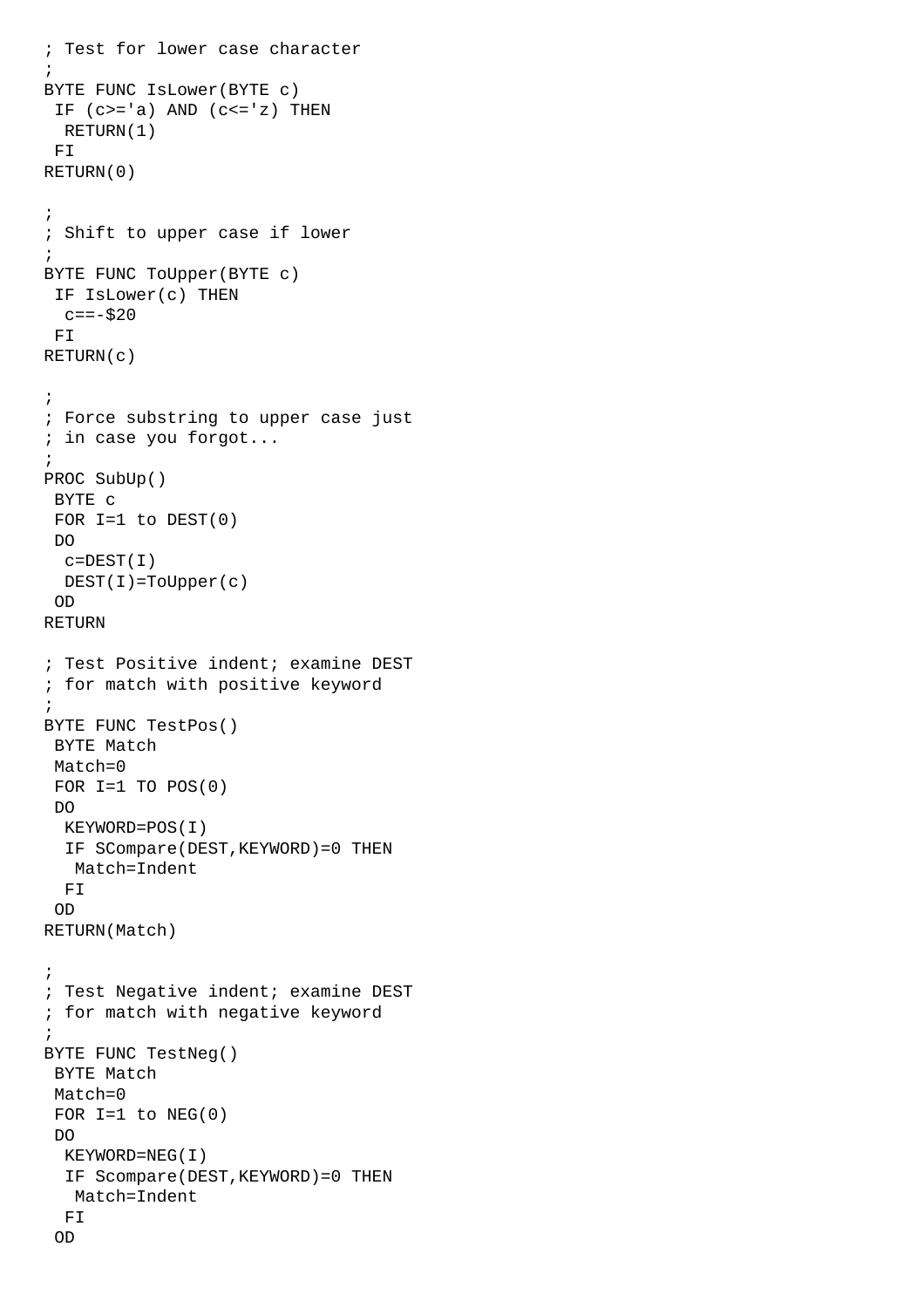```
;
; Test for Reset; cancel any
; outstanding pos/neg indents
;
BYTE FUNC TestRes()
 BYTE Match
 Match=0
FOR I=1 to RES(0) DO
  KEYWORD=RES(I)
   IF Scompare(DEST,KEYWORD)=0 THEN
   Match=Indent
  FI
  OD
RETURN(Match)
;
; Test for Temporary reset; back up
; line one space to emphasize word.
;
BYTE FUNC TestTemp()
 BYTE Match
 Match=0
FOR I=1 to \text{TEMP}(0) DO
  KEYWORD=TEMP(I)
  IF Scompare(DEST,KEYWORD)=0 THEN
   Match=Indent
   FI
  OD
RETURN(Match)
;
; Test for 'leader' word, e.g., complex
; expression such that keyword may follow
;
BYTE FUNC TestLead()
 BYTE Match
 Match=0
FOR I=1 to LEAD(0) DO
  KEYWORD=LEAD(I)
   IF SCompare(DEST,KEYWORD)=0 THEN
   Match=1
 FT
  OD
RETURN(Match)
;
; File handler; 
;
; Opens Foo.ACT as input and
; Foo.FCT as output. Default
; filename is "TEST".
;
PROC FOpen(BYTE ARRAY FName)
BYTE ARRAY INAME(16) ; Input file name
```
RETURN(Match)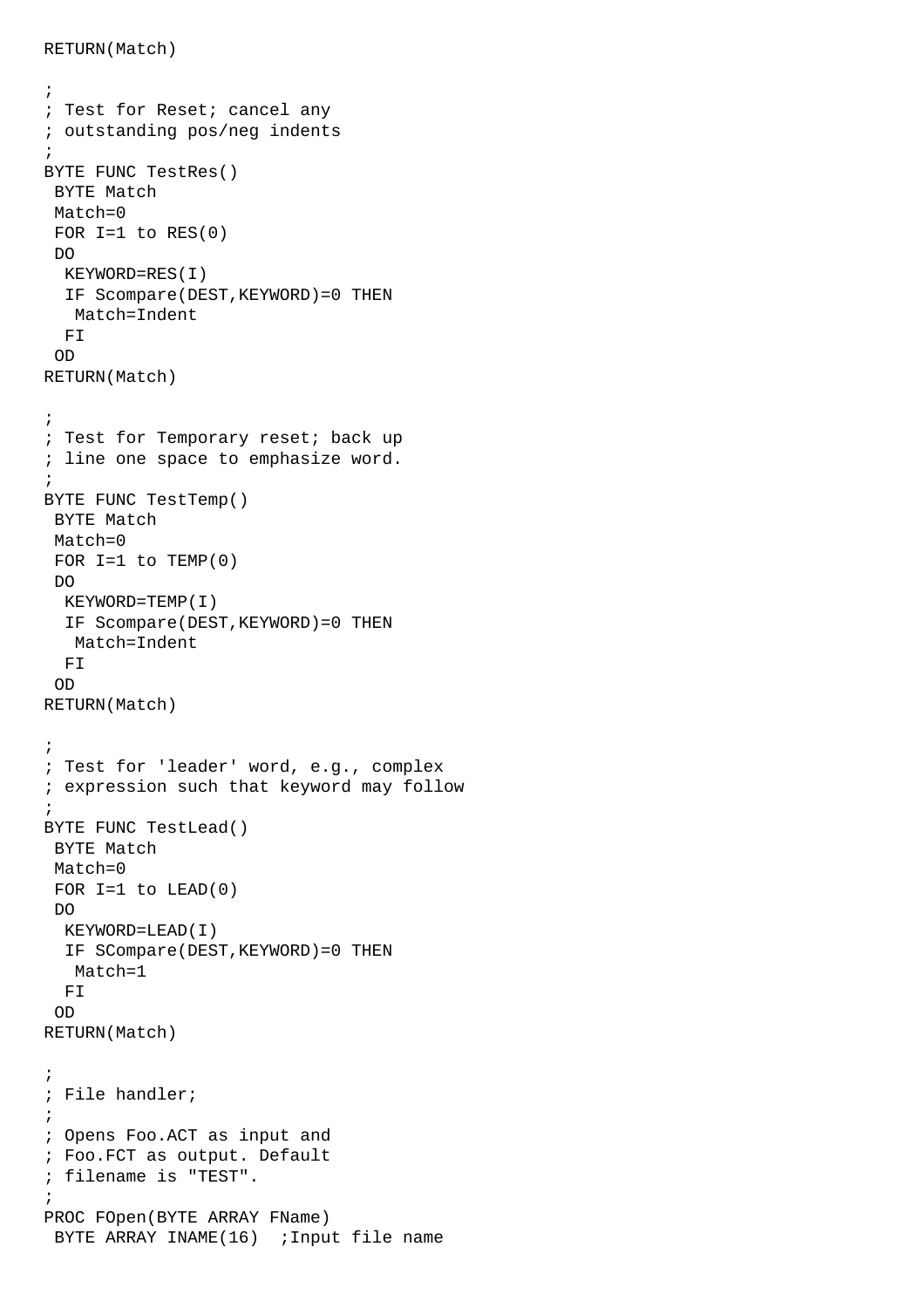```
BYTE ARRAY ONAME(16) ;Output file
 BYTE ARRAY IEXT=".ACT"
 BYTE ARRAY OEXT=".FCT"
IF FName(0)=0 THEN
  Scopy(Fname,"D:TEST")
 FI
FOR I=1 TO FName(0)
  DO
   INAME(I) = FName(I)ONAME(I) = FName(I) OD
FOR I =FName(0)+1 TO FName(0)+4
  DO
   INAME(I) = IEXT(I-FName(0))ONAME(I) = OEXT(I-FName(0)) OD
INAME(0)=FNAME(0)+4ONAME(0) = FNAME(0) + 4OPEN(2, INAME, 4,0) ; Input is read only
 OPEN(3,ONAME,8,0) ;Output is write only
RETURN
;
; Process Record; inputs a line from
; Foo.ACT, strips it, tests for leading
; keywords, adjusts indentation, and
; outputs to Foo.FCT.
PROC ProcRec()
 InputSD(2,SOURCE) ;Get record
Strip() \qquad \qquad ;Delete leading spaces
IF SOURCE(0)>0 THEN ; Skip blank lines
  CurPos=FindLim(1,SOURCE(0)) ;Find delimiter
  SubStr(1, CurPos) ; extract substring
 SubUp() \qquad \qquad \text{jUpper case}IF TestLead() THEN ; Complex expression?
   LastPos=Curpos+1
   CurPos=FindLim(LastPos,Source(0)) ;Get next word
    SubStr(LastPos,Curpos) ;Extract
  SubUp() \qquad \qquad \text{iUpper case} FI
  IF TestRes()#0 OR SOURCE(1)='; THEN
    Spaces=Indent
   TempSpace=-Indent
 FT
   Spaces==-TestNeg()
  NextSpace=TestPos()
  TempSpace==-TestTemp()
   CurPos=Spaces+TempSpace+1
 FOR I=1 TO 254 ;Blank target line
   DO
    DEST(I)=32 OD
  DEST(0)=254
  DEST(255)=155
   SAssign(DEST,SOURCE,Curpos,SOURCE(0)+CurPos)
   ScopyS(SOURCE,DEST,1,SOURCE(0)+Curpos)
   TempSpace=0
FT
PrintDE(3, SOURCE) ; Write record
```